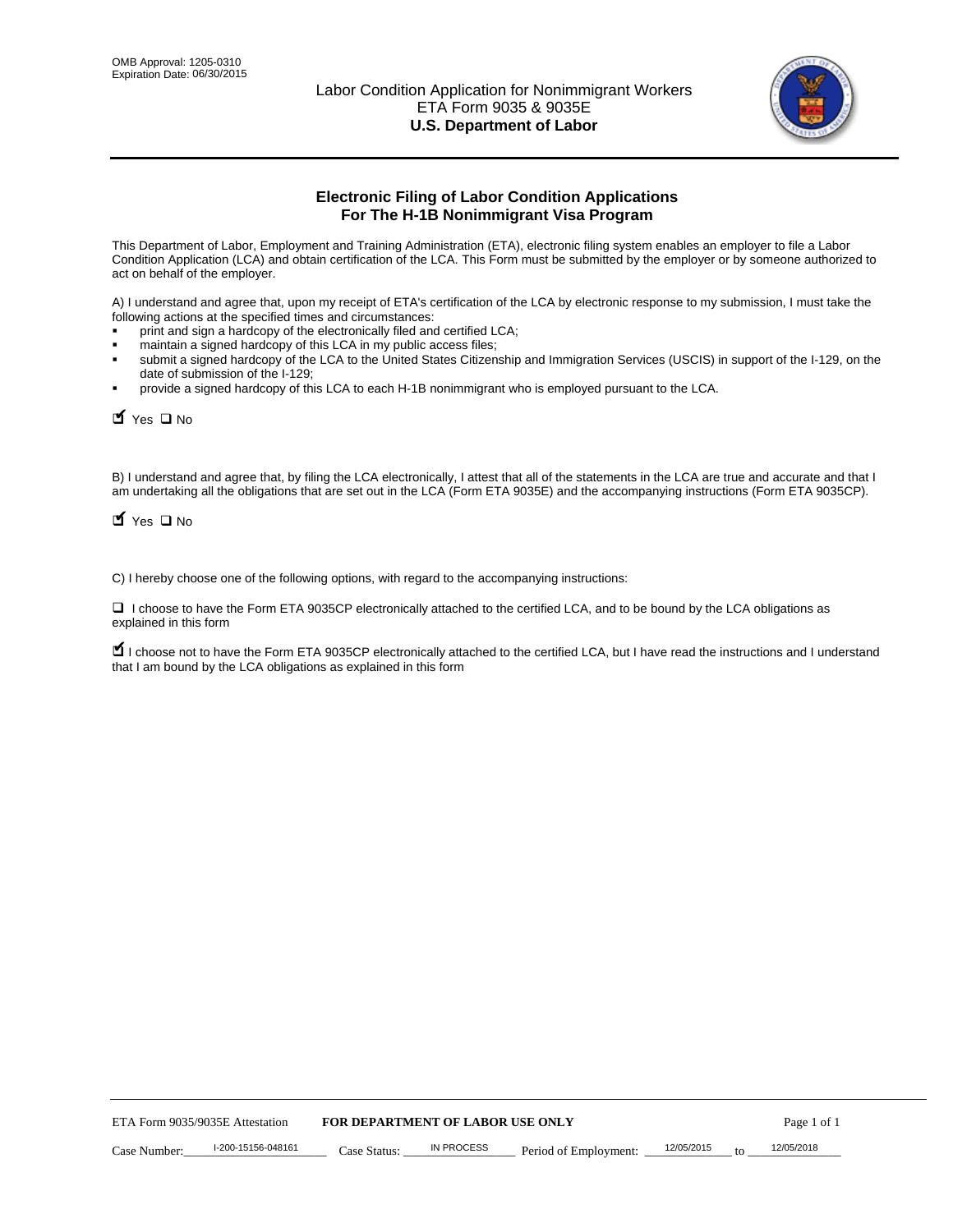# Labor Condition Application for Nonimmigrant Workers ETA Form 9035 & 9035E **U.S. Department of Labor**



*Please read and review the filing instructions carefully before completing the ETA Form 9035 or 9035E. A copy of the instructions can be found at http://www.foreignlaborcert.doleta.gov/. In accordance with Federal Regulations at 20 CFR 655.730(b), incomplete or obviously inaccurate Labor Condition Applications (LCAs) will not be certified by the Department of Labor. If the employer has received permission from the Administrator of the Office of Foreign Labor Certification to submit this form non-electronically, ALL required fields/items containing an asterisk ( \* ) must be completed as well as any fields/items where a response is conditional as indicated by the section ( § ) symbol.* 

# **A. Employment-Based Nonimmigrant Visa Information**

1. Indicate the type of visa classification supported by this application *(Write classification symbol)*: \*

# **B. Temporary Need Information**

| 1. Indicate the type of visa classification supported by this application (Write classification symbol): *                                                              |                                                       |                                                 |                                              | $H-1B$                    |
|-------------------------------------------------------------------------------------------------------------------------------------------------------------------------|-------------------------------------------------------|-------------------------------------------------|----------------------------------------------|---------------------------|
| <b>B. Temporary Need Information</b>                                                                                                                                    |                                                       |                                                 |                                              |                           |
| 1. Job Title *<br>PROGRAMMER/ANALYST                                                                                                                                    |                                                       |                                                 |                                              |                           |
| 2. SOC (ONET/OES) code *                                                                                                                                                | 3. SOC (ONET/OES) occupation title *                  |                                                 |                                              |                           |
| 15-1131                                                                                                                                                                 | <b>COMPUTER PROGRAMMERS</b>                           |                                                 |                                              |                           |
| 4. Is this a full-time position? *                                                                                                                                      |                                                       |                                                 | <b>Period of Intended Employment</b>         |                           |
| $\blacksquare$ Yes<br>$\square$ No                                                                                                                                      | 5. Begin Date *<br>12/05/2015<br>(mm/dd/yyyy)         |                                                 | 6. End Date *<br>(mm/dd/yyyy)                | 12/05/2018                |
| 7. Worker positions needed/basis for the visa classification supported by this application                                                                              |                                                       |                                                 |                                              |                           |
| Total Worker Positions Being Requested for Certification *<br>1                                                                                                         |                                                       |                                                 |                                              |                           |
| Basis for the visa classification supported by this application<br>(indicate the total workers in each applicable category based on the total workers identified above) |                                                       |                                                 |                                              |                           |
| 0<br>a. New employment *                                                                                                                                                |                                                       | 0                                               | d. New concurrent employment *               |                           |
| b. Continuation of previously approved employment *<br>without change with the same employer                                                                            |                                                       | 0                                               | e. Change in employer *                      |                           |
| 0<br>c. Change in previously approved employment *                                                                                                                      |                                                       | 0                                               | f. Amended petition *                        |                           |
| C. Employer Information                                                                                                                                                 |                                                       |                                                 |                                              |                           |
| 1. Legal business name *<br>MARLABS, INC.                                                                                                                               |                                                       |                                                 |                                              |                           |
| 2. Trade name/Doing Business As (DBA), if applicable NA                                                                                                                 |                                                       |                                                 |                                              |                           |
| 3. Address 1 *<br>1 CORPORATE PLACE SOUTH FL3                                                                                                                           |                                                       |                                                 |                                              |                           |
| 4. Address 2<br>NA.                                                                                                                                                     |                                                       |                                                 |                                              |                           |
| 5. City $*$<br><b>PISCATAWAY</b>                                                                                                                                        |                                                       | $\overline{6. \quad \text{State}}^*_{\quad NJ}$ |                                              | 7. Postal code *<br>08854 |
| 8. Country *<br>UNITED STATES OF AMERICA                                                                                                                                |                                                       | 9. Province<br><b>NA</b>                        |                                              |                           |
| 10. Telephone number * 7326941000                                                                                                                                       |                                                       | 11. Extension $N/A$                             |                                              |                           |
| 12. Federal Employer Identification Number (FEIN from IRS) *<br>541816287                                                                                               |                                                       | 541511                                          | 13. NAICS code (must be at least 4-digits) * |                           |
|                                                                                                                                                                         |                                                       |                                                 |                                              |                           |
| ETA Form 9035/9035E<br>I-200-15156-048161<br>Case Number:<br>$Case$ Statue                                                                                              | <b>FOR DEPARTMENT OF LABOR USE ONLY</b><br>IN PROCESS | Period of Employment:                           | 12/05/2015                                   | Page 1 of 5<br>12/05/2018 |

# **C. Employer Information**

| 1. Legal business name *<br>MARLABS, INC.                    |                                              |                           |
|--------------------------------------------------------------|----------------------------------------------|---------------------------|
| 2. Trade name/Doing Business As (DBA), if applicable NA      |                                              |                           |
| 3. Address 1 *<br>1 CORPORATE PLACE SOUTH FL3                |                                              |                           |
| 4. Address 2<br><b>NA</b>                                    |                                              |                           |
| 5. City *<br><b>PISCATAWAY</b>                               | 6. State *<br><b>NJ</b>                      | 7. Postal code *<br>08854 |
| 8. Country *                                                 | 9. Province                                  |                           |
| UNITED STATES OF AMERICA                                     | NA                                           |                           |
| 10. Telephone number *<br>7326941000                         | 11. Extension<br>N/A                         |                           |
| 12. Federal Employer Identification Number (FEIN from IRS) * | 13. NAICS code (must be at least 4-digits) * |                           |
| 541816287                                                    | 541511                                       |                           |

# ETA Form 9035/9035E **FOR DEPARTMENT OF LABOR USE ONLY** Page 1 of 5<br>Case Number: 1200-15156-048161 Case Status: IN PROCESS Period of Employment: 12/05/2015 to 12/05/2018

Case Number:  $\frac{1-200-15156-048161}{200-15156-048161}$  Case Status:  $\frac{1 \text{N} \cdot \text{R} \cdot \text{N} \cdot \text{N} \cdot \text{N} \cdot \text{N} \cdot \text{N} \cdot \text{N} \cdot \text{N} \cdot \text{N} \cdot \text{N} \cdot \text{N} \cdot \text{N} \cdot \text{N} \cdot \text{N} \cdot \text{N} \cdot \text{N} \cdot \text{N} \cdot \text{N} \cdot \text{N} \cdot \text{N} \cdot \text$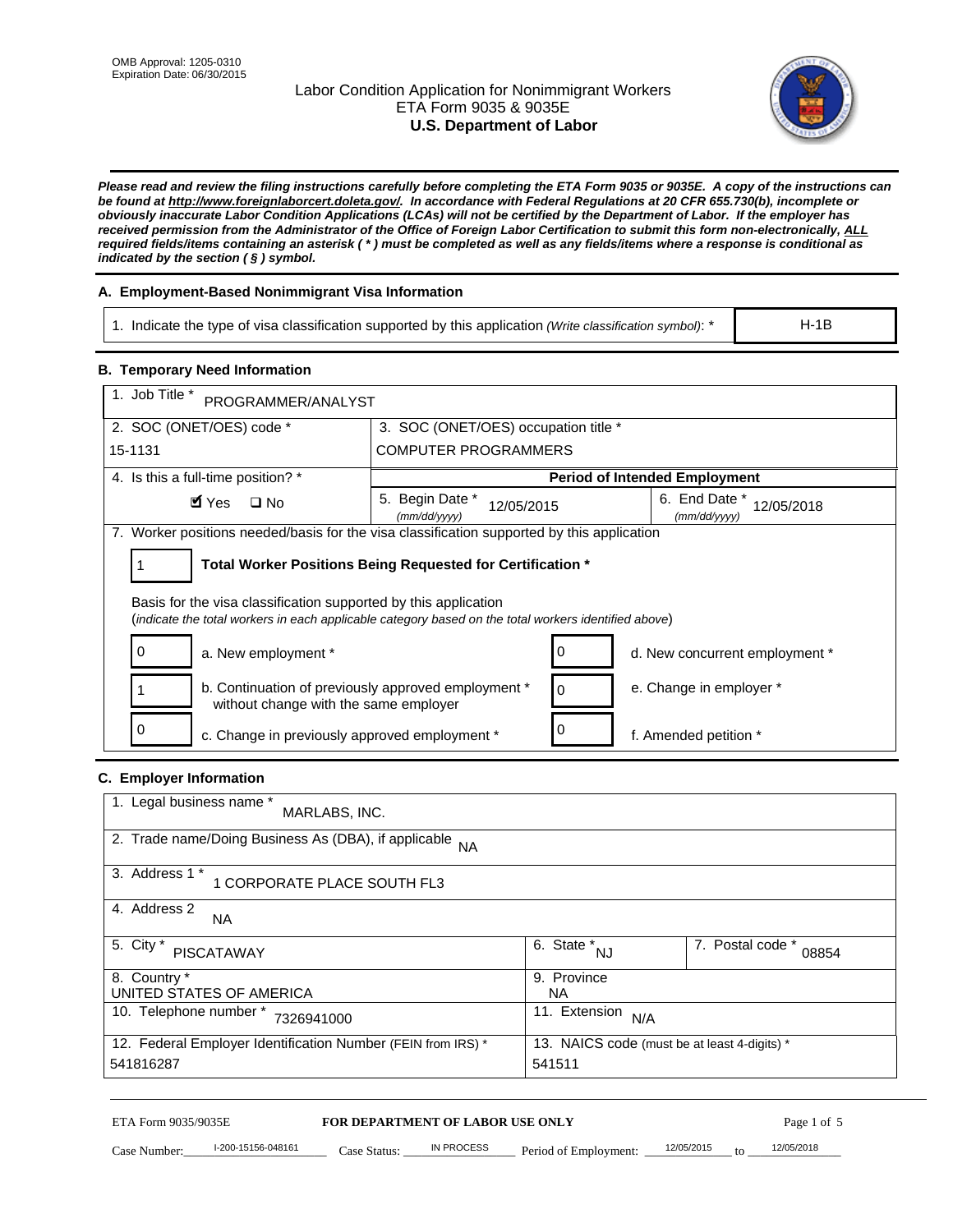

# **D. Employer Point of Contact Information**

**Important Note**: The information contained in this Section must be that of an employee of the employer who is authorized to act on behalf of the employer in labor certification matters. The information in this Section must be different from the agent or attorney information listed in Section E, unless the attorney is an employee of the employer.

| 1. Contact's last (family) name *                  | 2. First (given) name *          |                           | 3. Middle name(s) * |  |
|----------------------------------------------------|----------------------------------|---------------------------|---------------------|--|
| <b>VIDYADHARAN</b>                                 | <b>SANJAY</b>                    |                           | <b>NA</b>           |  |
| 4. Contact's job title *<br><b>GENERAL COUNSEL</b> |                                  |                           |                     |  |
| 5. Address 1 *<br>ONE CORPORATE PLACE SOUTH FL3    |                                  |                           |                     |  |
| 6. Address 2<br>N/A                                |                                  |                           |                     |  |
| 7. City $*$<br><b>PISCATAWAY</b>                   | $\overline{8}$ . State $*$<br>NJ | 9. Postal code *<br>08854 |                     |  |
| 10. Country *<br>UNITED STATES OF AMERICA          | 11. Province<br>ΝA               |                           |                     |  |
| Extension<br>12. Telephone number *<br>13.         |                                  | 14. E-Mail address        |                     |  |
| 4326941000<br>1600                                 |                                  | SANJAY@MARLABS.COM        |                     |  |

# **E. Attorney or Agent Information (If applicable)**

| VIDYADHARAN                                                                                                                                         | SANJAY                           |                           |                                          | <b>NA</b>        |                                                      |             |
|-----------------------------------------------------------------------------------------------------------------------------------------------------|----------------------------------|---------------------------|------------------------------------------|------------------|------------------------------------------------------|-------------|
| 4. Contact's job title * GENERAL COUNSEL                                                                                                            |                                  |                           |                                          |                  |                                                      |             |
| 5. Address 1 * ONE CORPORATE PLACE SOUTH FL3                                                                                                        |                                  |                           |                                          |                  |                                                      |             |
| 6. Address 2<br>N/A                                                                                                                                 |                                  |                           |                                          |                  |                                                      |             |
| 7. City * PISCATAWAY                                                                                                                                |                                  |                           | 8. State $*_{NJ}$                        | 9. Postal code * | 08854                                                |             |
| 10. Country *<br>UNITED STATES OF AMERICA                                                                                                           |                                  | 11. Province<br><b>NA</b> |                                          |                  |                                                      |             |
| 12. Telephone number *<br>4326941000                                                                                                                | 13. Extension<br>1600            |                           | 14. E-Mail address<br>SANJAY@MARLABS.COM |                  |                                                      |             |
| E. Attorney or Agent Information (If applicable)                                                                                                    |                                  |                           |                                          |                  |                                                      |             |
| 1. Is the employer represented by an attorney or agent in the filing of this application? *<br>If "Yes", complete the remainder of Section E below. |                                  |                           |                                          |                  | $\Box$ Yes                                           | <b>A</b> No |
| 2. Attorney or Agent's last (family) name §                                                                                                         | 3. First (given) name §          |                           |                                          |                  | 4. Middle name(s) $\sqrt{s}$                         |             |
| N/A                                                                                                                                                 | N/A                              |                           |                                          | N/A              |                                                      |             |
| 5. Address 1 $\frac{1}{9}$ N/A                                                                                                                      |                                  |                           |                                          |                  |                                                      |             |
| 6. Address 2<br>N/A                                                                                                                                 |                                  |                           |                                          |                  |                                                      |             |
| 7. City §<br>N/A                                                                                                                                    |                                  | 8. State §<br>N/A         |                                          |                  | 9. Postal code §                                     |             |
| 10. Country §<br>N/A                                                                                                                                |                                  | 11. Province<br>N/A       |                                          |                  |                                                      |             |
| 12. Telephone number §                                                                                                                              | 13. Extension                    | 14. E-Mail address        |                                          |                  |                                                      |             |
| N/A                                                                                                                                                 | N/A                              | N/A                       |                                          |                  |                                                      |             |
| 15. Law firm/Business name §                                                                                                                        |                                  |                           | 16. Law firm/Business FEIN §             |                  |                                                      |             |
| N/A                                                                                                                                                 |                                  |                           | N/A                                      |                  |                                                      |             |
| 17. State Bar number (only if attorney) §                                                                                                           |                                  |                           | standing (only if attorney) §            |                  | 18. State of highest court where attorney is in good |             |
| N/A                                                                                                                                                 |                                  | N/A                       |                                          |                  |                                                      |             |
| 19. Name of the highest court where attorney is in good standing (only if attorney) §                                                               |                                  |                           |                                          |                  |                                                      |             |
| N/A                                                                                                                                                 |                                  |                           |                                          |                  |                                                      |             |
|                                                                                                                                                     |                                  |                           |                                          |                  |                                                      |             |
|                                                                                                                                                     |                                  |                           |                                          |                  |                                                      |             |
|                                                                                                                                                     |                                  |                           |                                          |                  |                                                      |             |
|                                                                                                                                                     |                                  |                           |                                          |                  |                                                      |             |
|                                                                                                                                                     |                                  |                           |                                          |                  |                                                      |             |
|                                                                                                                                                     |                                  |                           |                                          |                  |                                                      |             |
|                                                                                                                                                     |                                  |                           |                                          |                  |                                                      |             |
| ETA Form 9035/9035E                                                                                                                                 | FOR DEPARTMENT OF LABOR USE ONLY |                           |                                          |                  | Page 2 of 5                                          |             |
| I-200-15156-048161                                                                                                                                  | <b>IN PROCESS</b>                |                           |                                          | 12/05/2015       | 12/05/2018                                           |             |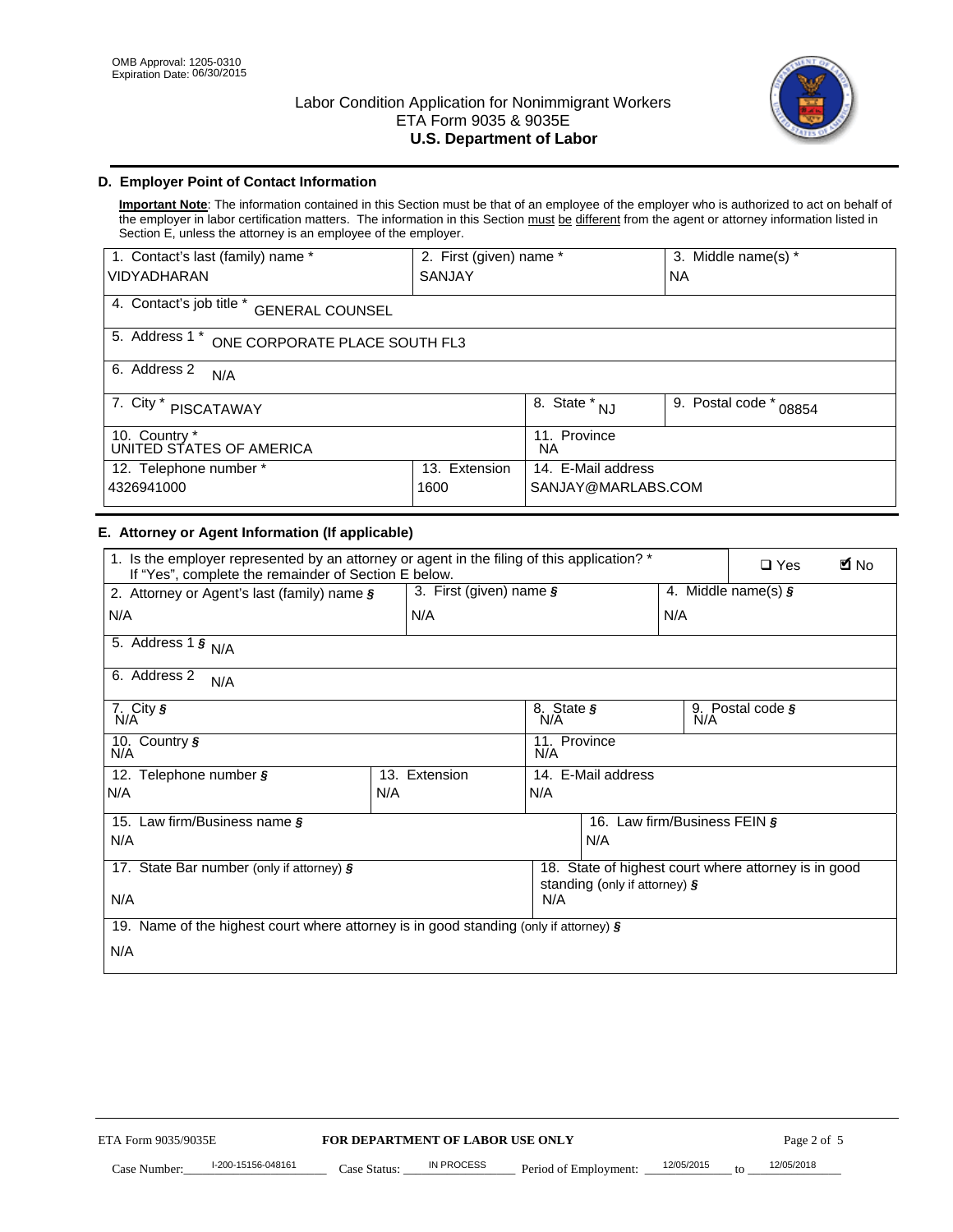# Labor Condition Application for Nonimmigrant Workers ETA Form 9035 & 9035E **U.S. Department of Labor**



| F. Rate of Pay                 |                                           |
|--------------------------------|-------------------------------------------|
| 1. Wage Rate (Required)        | 2. Per: (Choose only one) *               |
| 94500.00<br>From: \$<br>$\ast$ | ■ Year                                    |
| N/A<br>To: \$                  | □ Week □ Bi-Weekly □ Month<br>$\Box$ Hour |

### **G. Employment and Prevailing Wage Information**

#### *a. Place of Employment 1*

| From: \$<br>To: $$$                                                                                                                                                                                                                                                                                                                                                                                                                                                                                                                                                                                                                                                                                                                                                                                                  | 94500.00<br>$\ast$<br>N/A                                                                                                                                                                                                                                                                                                                                                                                                                                                                                                                                                                                                                                                                                                         | $\Box$ Hour |            | $\Box$ Week           | $\Box$ Bi-Weekly                                      | $\Box$ Month | $\blacksquare$ Year |
|----------------------------------------------------------------------------------------------------------------------------------------------------------------------------------------------------------------------------------------------------------------------------------------------------------------------------------------------------------------------------------------------------------------------------------------------------------------------------------------------------------------------------------------------------------------------------------------------------------------------------------------------------------------------------------------------------------------------------------------------------------------------------------------------------------------------|-----------------------------------------------------------------------------------------------------------------------------------------------------------------------------------------------------------------------------------------------------------------------------------------------------------------------------------------------------------------------------------------------------------------------------------------------------------------------------------------------------------------------------------------------------------------------------------------------------------------------------------------------------------------------------------------------------------------------------------|-------------|------------|-----------------------|-------------------------------------------------------|--------------|---------------------|
|                                                                                                                                                                                                                                                                                                                                                                                                                                                                                                                                                                                                                                                                                                                                                                                                                      |                                                                                                                                                                                                                                                                                                                                                                                                                                                                                                                                                                                                                                                                                                                                   |             |            |                       |                                                       |              |                     |
| G. Employment and Prevailing Wage Information                                                                                                                                                                                                                                                                                                                                                                                                                                                                                                                                                                                                                                                                                                                                                                        |                                                                                                                                                                                                                                                                                                                                                                                                                                                                                                                                                                                                                                                                                                                                   |             |            |                       |                                                       |              |                     |
| Important Note: It is important for the employer to define the place of intended employment with as much geographic specificity as possible<br>The place of employment address listed below must be a physical location and cannot be a P.O. Box. The employer may use this section<br>to identify up to three (3) physical locations and corresponding prevailing wages covering each location where work will be performed and<br>the electronic system will accept up to 3 physical locations and prevailing wage information. If the employer has received approval from the<br>Department of Labor to submit this form non-electronically and the work is expected to be performed in more than one location, an<br>attachment must be submitted in order to complete this section.<br>a. Place of Employment 1 |                                                                                                                                                                                                                                                                                                                                                                                                                                                                                                                                                                                                                                                                                                                                   |             |            |                       |                                                       |              |                     |
| 1. Address 1 *<br>4520 WILLARD AVE,                                                                                                                                                                                                                                                                                                                                                                                                                                                                                                                                                                                                                                                                                                                                                                                  |                                                                                                                                                                                                                                                                                                                                                                                                                                                                                                                                                                                                                                                                                                                                   |             |            |                       |                                                       |              |                     |
| 2. Address 2                                                                                                                                                                                                                                                                                                                                                                                                                                                                                                                                                                                                                                                                                                                                                                                                         |                                                                                                                                                                                                                                                                                                                                                                                                                                                                                                                                                                                                                                                                                                                                   |             |            |                       |                                                       |              |                     |
|                                                                                                                                                                                                                                                                                                                                                                                                                                                                                                                                                                                                                                                                                                                                                                                                                      |                                                                                                                                                                                                                                                                                                                                                                                                                                                                                                                                                                                                                                                                                                                                   |             |            |                       |                                                       |              |                     |
| 3. City $*$<br><b>CHEVY CHASE</b>                                                                                                                                                                                                                                                                                                                                                                                                                                                                                                                                                                                                                                                                                                                                                                                    |                                                                                                                                                                                                                                                                                                                                                                                                                                                                                                                                                                                                                                                                                                                                   |             |            |                       | 4. County *<br>MONTGOMERY COUNTY                      |              |                     |
| 5. State/District/Territory *<br><b>MD</b>                                                                                                                                                                                                                                                                                                                                                                                                                                                                                                                                                                                                                                                                                                                                                                           |                                                                                                                                                                                                                                                                                                                                                                                                                                                                                                                                                                                                                                                                                                                                   |             |            |                       | 6. Postal code *<br>20815                             |              |                     |
|                                                                                                                                                                                                                                                                                                                                                                                                                                                                                                                                                                                                                                                                                                                                                                                                                      | Prevailing Wage Information (corresponding to the place of employment location listed above)                                                                                                                                                                                                                                                                                                                                                                                                                                                                                                                                                                                                                                      |             |            |                       |                                                       |              |                     |
| 7. Agency which issued prevailing wage §<br>N/A                                                                                                                                                                                                                                                                                                                                                                                                                                                                                                                                                                                                                                                                                                                                                                      |                                                                                                                                                                                                                                                                                                                                                                                                                                                                                                                                                                                                                                                                                                                                   |             | N/A        |                       | 7a. Prevailing wage tracking number (if applicable) § |              |                     |
| 8. Wage level *<br>$\Box$                                                                                                                                                                                                                                                                                                                                                                                                                                                                                                                                                                                                                                                                                                                                                                                            | <b>M</b><br>$\Box$<br>III                                                                                                                                                                                                                                                                                                                                                                                                                                                                                                                                                                                                                                                                                                         | $\Box$ IV   | $\Box$ N/A |                       |                                                       |              |                     |
| 9. Prevailing wage *<br>\$                                                                                                                                                                                                                                                                                                                                                                                                                                                                                                                                                                                                                                                                                                                                                                                           | 10. Per: (Choose only one) *<br>94494.00                                                                                                                                                                                                                                                                                                                                                                                                                                                                                                                                                                                                                                                                                          | $\Box$ Hour |            | $\Box$ Week           | □ Bi-Weekly                                           | $\Box$ Month | ■ Year              |
| 11. Prevailing wage source (Choose only one) *                                                                                                                                                                                                                                                                                                                                                                                                                                                                                                                                                                                                                                                                                                                                                                       | <b>¤</b> OES<br><b>CBA</b>                                                                                                                                                                                                                                                                                                                                                                                                                                                                                                                                                                                                                                                                                                        | $\Box$      | <b>DBA</b> | □ SCA                 |                                                       | Other        |                     |
| 11a. Year source published *                                                                                                                                                                                                                                                                                                                                                                                                                                                                                                                                                                                                                                                                                                                                                                                         | 11b. If "OES", and SWA/NPC did not issue prevailing wage OR "Other" in question 11,<br>specify source $\boldsymbol{\S}$                                                                                                                                                                                                                                                                                                                                                                                                                                                                                                                                                                                                           |             |            |                       |                                                       |              |                     |
| 2014                                                                                                                                                                                                                                                                                                                                                                                                                                                                                                                                                                                                                                                                                                                                                                                                                 | OFLC ONLINE DATA CENTER                                                                                                                                                                                                                                                                                                                                                                                                                                                                                                                                                                                                                                                                                                           |             |            |                       |                                                       |              |                     |
| H. Employer Labor Condition Statements                                                                                                                                                                                                                                                                                                                                                                                                                                                                                                                                                                                                                                                                                                                                                                               |                                                                                                                                                                                                                                                                                                                                                                                                                                                                                                                                                                                                                                                                                                                                   |             |            |                       |                                                       |              |                     |
| I Important Note: In order for your application to be processed, you MUST read Section H of the Labor Condition Application – General<br>Instructions Form ETA 9035CP under the heading "Employer Labor Condition Statements" and agree to all four (4) labor condition statements<br>summarized below:<br>(2)<br>workers similarly employed.<br>(3)<br>employment.<br>(4)<br>1. I have read and agree to Labor Condition Statements 1, 2, 3, and 4 above and as fully explained in Section H<br>of the Labor Condition Application - General Instructions - Form ETA 9035CP. *                                                                                                                                                                                                                                      | (1) Wages: Pay nonimmigrants at least the local prevailing wage or the employer's actual wage, whichever is higher, and pay for non-<br>productive time. Offer nonimmigrants benefits on the same basis as offered to U.S. workers.<br>Working Conditions: Provide working conditions for nonimmigrants which will not adversely affect the working conditions of<br>Strike, Lockout, or Work Stoppage: There is no strike, lockout, or work stoppage in the named occupation at the place of<br>Notice: Notice to union or to workers has been or will be provided in the named occupation at the place of employment. A copy of<br>this form will be provided to each nonimmigrant worker employed pursuant to the application. |             |            |                       |                                                       | <b>Ø</b> Yes | $\square$ No        |
| ETA Form 9035/9035E                                                                                                                                                                                                                                                                                                                                                                                                                                                                                                                                                                                                                                                                                                                                                                                                  | <b>FOR DEPARTMENT OF LABOR USE ONLY</b>                                                                                                                                                                                                                                                                                                                                                                                                                                                                                                                                                                                                                                                                                           |             |            |                       |                                                       | Page 3 of 5  |                     |
| I-200-15156-048161<br>Case Number:                                                                                                                                                                                                                                                                                                                                                                                                                                                                                                                                                                                                                                                                                                                                                                                   | <b>IN PROCESS</b><br>Case Status:                                                                                                                                                                                                                                                                                                                                                                                                                                                                                                                                                                                                                                                                                                 |             |            | Period of Employment: | 12/05/2015                                            | 12/05/2018   |                     |

#### **H. Employer Labor Condition Statements**

- (1) **Wages:** Pay nonimmigrants at least the local prevailing wage or the employer's actual wage, whichever is higher, and pay for nonproductive time. Offer nonimmigrants benefits on the same basis as offered to U.S. workers.
- (2) **Working Conditions:** Provide working conditions for nonimmigrants which will not adversely affect the working conditions of workers similarly employed.
- (3) **Strike, Lockout, or Work Stoppage:** There is no strike, lockout, or work stoppage in the named occupation at the place of employment.
- (4) **Notice:** Notice to union or to workers has been or will be provided in the named occupation at the place of employment. A copy of this form will be provided to each nonimmigrant worker employed pursuant to the application.

| 1. I have read and agree to Labor Condition Statements 1, 2, 3, and 4 above and as fully explained in Section H | $\blacksquare$ Yes $\square$ No |  |
|-----------------------------------------------------------------------------------------------------------------|---------------------------------|--|
| of the Labor Condition Application – General Instructions – Form ETA 9035CP. *                                  |                                 |  |

| ETA Form 9035/9035E |                    | <b>FOR DEPARTMENT OF LABOR USE ONLY</b> |            |                                  | Page 3 of 5 |  |            |
|---------------------|--------------------|-----------------------------------------|------------|----------------------------------|-------------|--|------------|
| Case Number:        | I-200-15156-048161 | Case Status:                            | IN PROCESS | Period of Employment: 12/05/2015 |             |  | 12/05/2018 |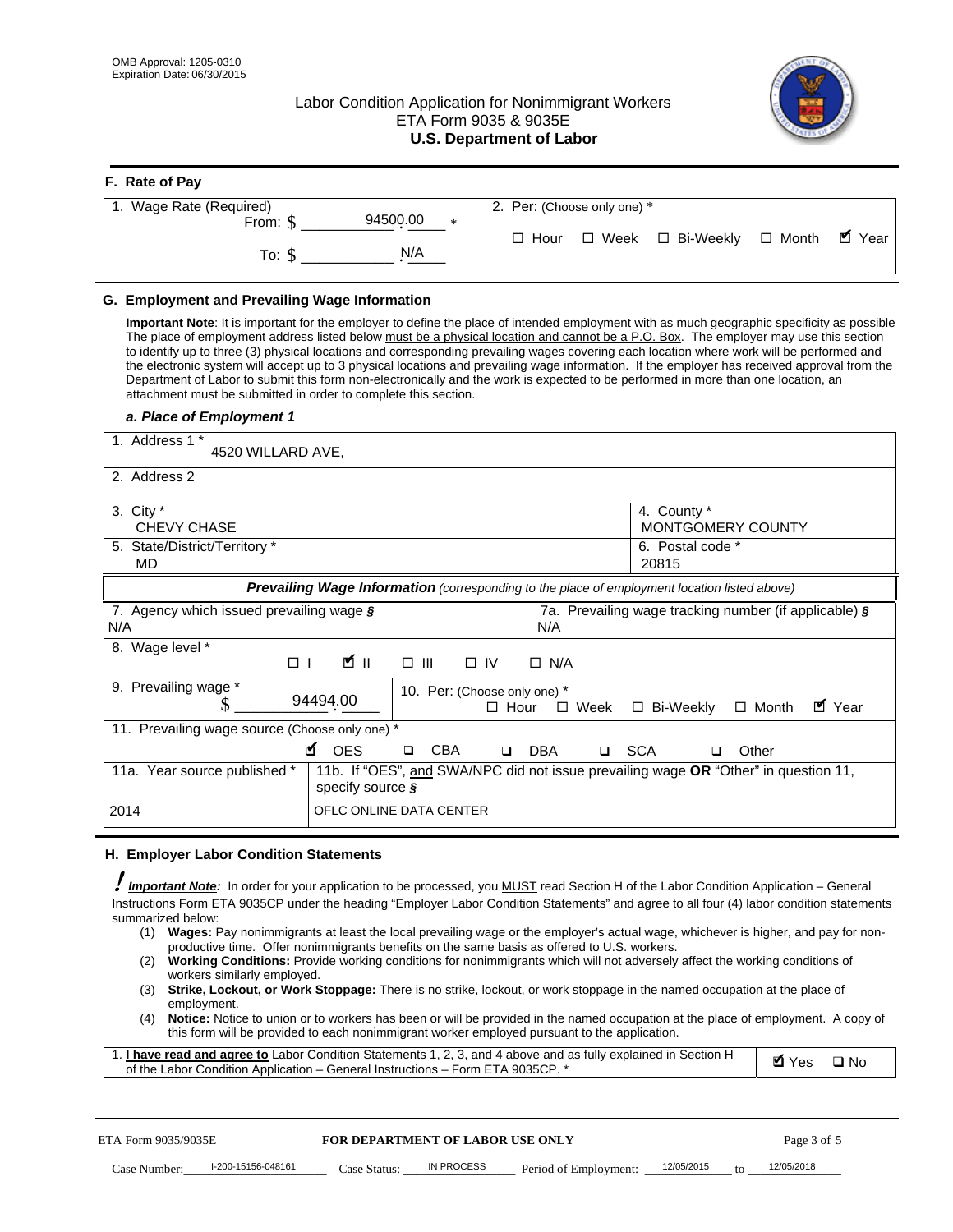

#### **I. Additional Employer Labor Condition Statements – H-1B Employers ONLY**

!**Important Note***:* In order for your H-1B application to be processed, you MUST read Section I – Subsection 1 of the Labor Condition Application – General Instructions Form ETA 9035CP under the heading "Additional Employer Labor Condition Statements" and answer the questions below.

#### *a. Subsection 1*

| 1. Is the employer H-1B dependent? $\S$                                                                                                                                                                                                 | Myes □ No                                     |  |
|-----------------------------------------------------------------------------------------------------------------------------------------------------------------------------------------------------------------------------------------|-----------------------------------------------|--|
| 2. Is the employer a willful violator? $\frac{1}{2}$                                                                                                                                                                                    | □ Yes ■No                                     |  |
| 3. If "Yes" is marked in questions I.1 and/or I.2, you must answer "Yes" or "No" regarding whether the<br>employer will use this application ONLY to support H-1B petitions or extensions of status for exempt H-1B<br>nonimmigrants? § | $\blacksquare$ Yes $\square$ No $\square$ N/A |  |

**If you marked "Yes" to questions I.1 and/or I.2 and "No" to question I.3, you MUST read Section I – Subsection 2 of the Labor Condition Application – General Instructions Form ETA 9035CP under the heading "Additional Employer Labor Condition Statements" and indicate your agreement to all three (3) additional statements summarized below.** 

#### *b. Subsection 2*

- A. **Displacement:** Non-displacement of the U.S. workers in the employer's workforce
- B. **Secondary Displacement:** Non-displacement of U.S. workers in another employer's workforce; and
- C. **Recruitment and Hiring:** Recruitment of U.S. workers and hiring of U.S. workers applicant(s) who are equally or better qualified than the H-1B nonimmigrant(s).

| 4. I have read and agree to Additional Employer Labor Condition Statements A, B, and C above and as fully       |            |      |
|-----------------------------------------------------------------------------------------------------------------|------------|------|
| explained in Section I – Subsections 1 and 2 of the Labor Condition Application – General Instructions Form ETA | $\Box$ Yes | ⊟ No |
| 9035CP. $\frac{5}{9}$                                                                                           |            |      |

# **J. Public Disclosure Information**

!**Important Note***:* You must select from the options listed in this Section.

| Public disclosure information will be kept at: * | Employer's principal place of business<br>$\Box$ Place of employment |
|--------------------------------------------------|----------------------------------------------------------------------|
|--------------------------------------------------|----------------------------------------------------------------------|

#### **K. Declaration of Employer**

*By signing this form, I, on behalf of the employer, attest that the information and labor condition statements provided are true and accurate;*  that I have read sections H and I of the Labor Condition Application – General Instructions Form ETA 9035CP, and that I agree to comply with *the Labor Condition Statements as set forth in the Labor Condition Application – General Instructions Form ETA 9035CP and with the Department of Labor regulations (20 CFR part 655, Subparts H and I). I agree to make this application, supporting documentation, and other records available to officials of the Department of Labor upon request during any investigation under the Immigration and Nationality Act. Making fraudulent representations on this Form can lead to civil or criminal action under 18 U.S.C. 1001, 18 U.S.C. 1546, or other provisions of law.* 

| 1. Last (family) name of hiring or designated official * | 2. First (given) name of hiring or designated official * |                                               | 3. Middle initial * |
|----------------------------------------------------------|----------------------------------------------------------|-----------------------------------------------|---------------------|
| <b>VIDYADHARAN</b>                                       | <b>SANJAY</b>                                            |                                               | <b>NA</b>           |
| 4. Hiring or designated official title *                 |                                                          |                                               |                     |
| <b>GENERAL COUNSEL</b>                                   |                                                          |                                               |                     |
| 5. Signature *                                           |                                                          | 6. Date signed *                              |                     |
|                                                          |                                                          |                                               |                     |
|                                                          |                                                          |                                               |                     |
|                                                          |                                                          |                                               |                     |
|                                                          |                                                          |                                               |                     |
| FOR DEPARTMENT OF LABOR USE ONLY<br>ETA Form 9035/9035E  |                                                          |                                               | Page 4 of 5         |
| I-200-15156-048161<br>Case Number<br>Case Status:        | IN PROCESS<br>Period of Employment:                      | 12/05/2015<br>12/05/2018<br>$\mathsf{t} \cap$ |                     |